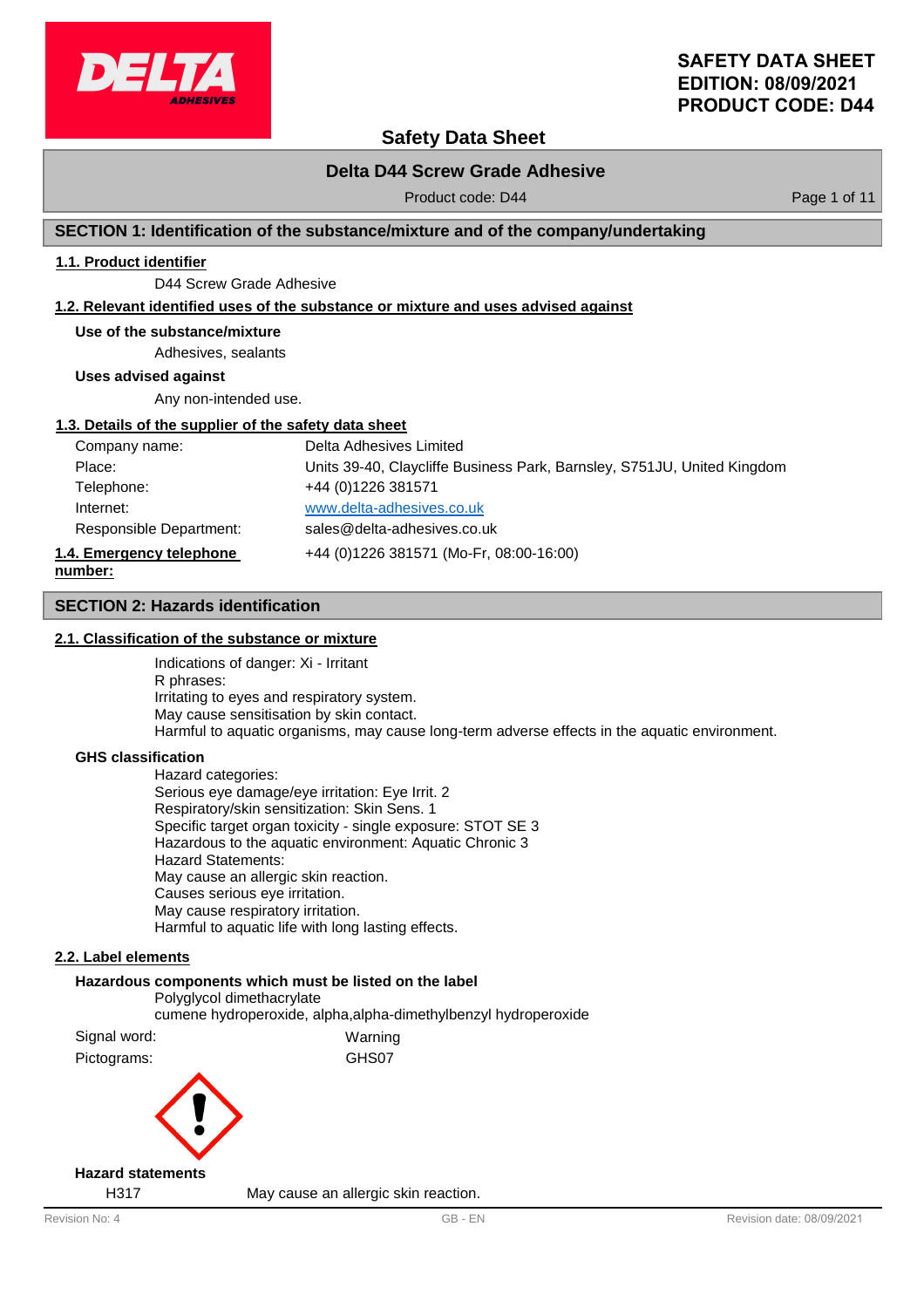

# **Safety Data Sheet**

### **Delta D44 Screw Grade Adhesive**

#### Product code: D44 Product code: D44 Page 2 of 11

| H319       | Causes serious eye irritation. |
|------------|--------------------------------|
| $\sqrt{2}$ |                                |

H335 May cause respiratory irritation.<br>H412 Harmful to aquatic life with long

Harmful to aquatic life with long lasting effects.

### **Precautionary statements**

| P273             | Avoid release to the environment.                                          |
|------------------|----------------------------------------------------------------------------|
| P <sub>280</sub> | Wear protective gloves/protective clothing/eye protection/face protection. |
| P333+P313        | If skin irritation or rash occurs: Get medical advice/attention.           |
| P312             | Call a POISON CENTER/doctor if you feel unwell.                            |
| P337+P313        | If eye irritation persists: Get medical advice/attention.                  |
| P <sub>501</sub> | Dispose of contents/container to in accordance with official regulations.  |

### **2.3. Other hazards**

No information available.

### **SECTION 3: Composition/information on ingredients**

### **3.2. Mixtures**

### **Hazardous components**

| EC No           | Chemical name                                                                                                                                  | Quantity    |
|-----------------|------------------------------------------------------------------------------------------------------------------------------------------------|-------------|
| CAS No          | Classification                                                                                                                                 |             |
| Index No        | GHS classification                                                                                                                             |             |
| <b>REACH No</b> |                                                                                                                                                |             |
|                 | Polyglycol dimethacrylate                                                                                                                      | $85 - 90 %$ |
| 25852-47-5      | R43-52-53                                                                                                                                      |             |
|                 | Skin Sens. 1, Aquatic Chronic 3; H317 H412                                                                                                     |             |
| 221-950-4       | propylidynetrimethyl trimethacrylate                                                                                                           | $5 - 10%$   |
| 3290-92-4       | Xi - Irritant R36/38                                                                                                                           |             |
|                 | Eye Irrit. 2, Skin Irrit. 2; H319 H315                                                                                                         |             |
| 201-254-7       | cumene hydroperoxide, alpha, alpha-dimethylbenzyl hydroperoxide                                                                                | $1 - 5%$    |
| 80-15-9         | O - Oxidizing, T - Toxic, C - Corrosive, Xn - Harmful, N - Dangerous for the environment<br>R7-23-21/22-48/20/22-34-51-53                      |             |
| 617-002-00-8    | Org. Perox. E, Acute Tox. 3, Acute Tox. 4, Acute Tox. 4, STOT RE 2, Skin Corr. 1B,<br>Aquatic Chronic 2; H242 H331 H312 H302 H373 ** H314 H411 |             |
| 204-055-3       | 2'-Phenylacetohydrazide                                                                                                                        | < 1 %       |
| 114-83-0        | T - Toxic, Xi - Irritant R25-36/37/38-43                                                                                                       |             |
|                 | Acute Tox. 3, Eye Irrit. 2, STOT SE 3, Skin Irrit. 2, Skin Sens. 1; H301 H319 H335 H315<br>H317                                                |             |

Full text of R and H phrases: see Section 16.

#### **Further Information**

Product does not contain listed SVHC substances.

### **SECTION 4: First aid measures**

### **4.1. Description of first aid measures**

#### **General information**

In case of accident or if you feel unwell, seek medical advice immediately (show safety data sheet if possible).

#### **After inhalation**

Remove victim to fresh air and keep at rest in a position comfortable for breathing. In case of irritation of the respiratory tract seek medical advice.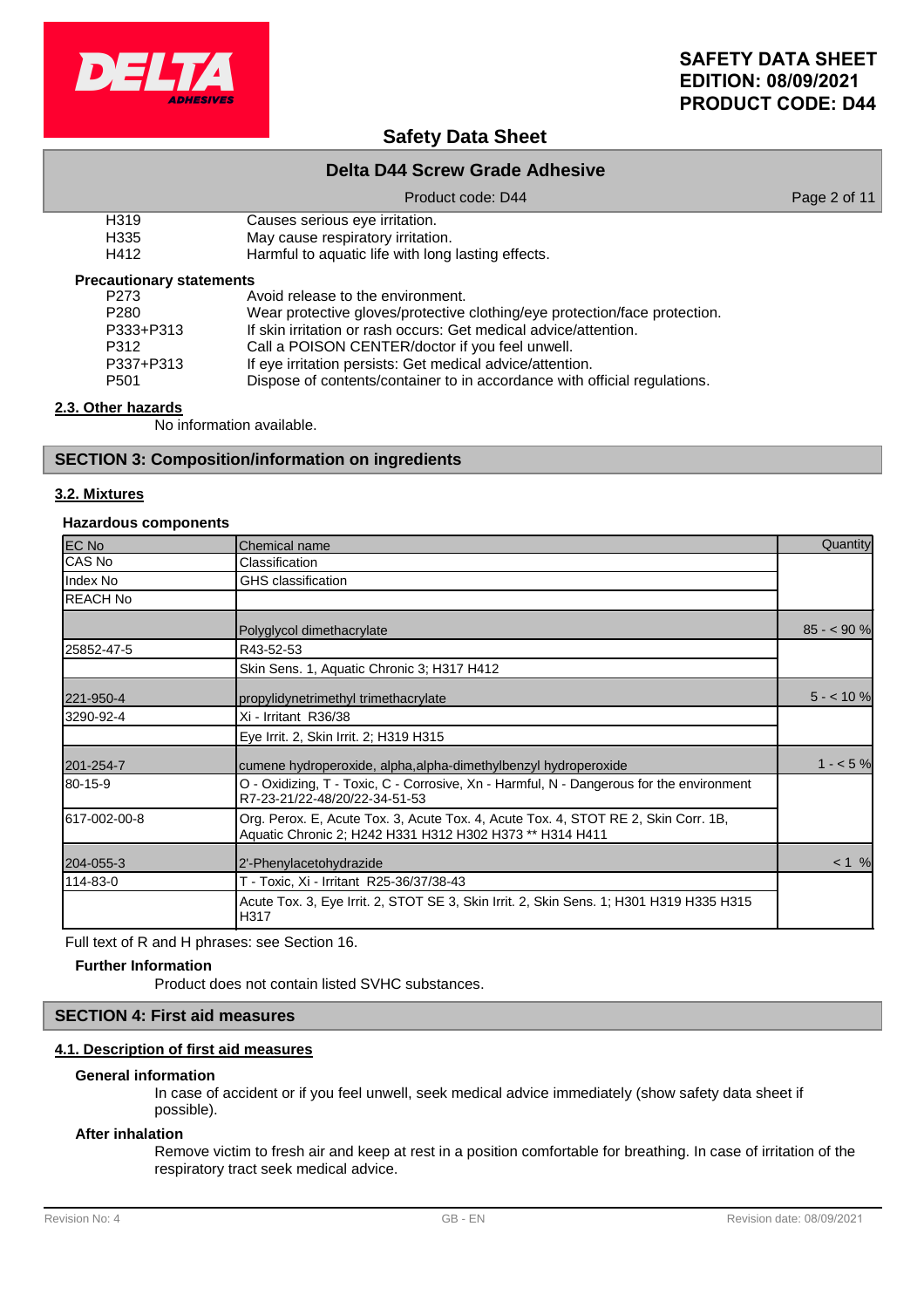

# **Safety Data Sheet**

### **Delta D44 Screw Grade Adhesive**

Product code: D44 Product code: D44 Page 3 of 11

#### **After contact with skin**

After contact with skin, wash immediately with plenty of water and soap. If skin irritation or rash occurs: Get medical advice/attention.

#### **After contact with eyes**

Rinse cautiously with water for several minutes. Remove contact lenses, if present and easy to do. Continue rinsing. In case of troubles or persistent symptoms, consult an ophthalmologist.

#### **After ingestion**

Rinse mouth immediately and drink large quantities of water. In all cases of doubt, or when symptoms persist, seek medical advice.

#### **4.2. Most important symptoms and effects, both acute and delayed**

No information available.

#### **4.3. Indication of any immediate medical attention and special treatment needed**

Treat symptomatically.

#### **SECTION 5: Firefighting measures**

#### **5.1. Extinguishing media**

### **Suitable extinguishing media**

Dry extinguishing powder. Foam. Water spray. Carbon dioxide (CO2).

#### **Unsuitable extinguishing media**

High power water jet.

#### **5.2. Special hazards arising from the substance or mixture**

Can be released in case of fire: Carbon monoxide. Carbon dioxide (CO2). Nitrogen oxides (NOx).

#### **5.3. Advice for firefighters**

Wear a self-contained breathing apparatus and chemical resistant suit. In case of fire and/or explosion do not breathe fumes.

#### **Additional information**

Collect contaminated fire extinguishing water separately. Do not allow entering drains or surface water. Use water spray/stream to protect personnel and to cool endangered containers.

#### **SECTION 6: Accidental release measures**

#### **6.1. Personal precautions, protective equipment and emergency procedures**

Provide adequate ventilation.

Do not breathe gas/vapour/spray. Avoid contact with skin, eye and clothing. Wear personal protection equipment. (refer to chapter 8)

#### **6.2. Environmental precautions**

Do not empty into drains or the aquatic environment. Prevent spreading over great surfaces (e.g. by damming or installing oil booms). In case of leakage into waters, ground or the drainage system, the appropriate authorities must be informed.

#### **6.3. Methods and material for containment and cleaning up**

Absorb with liquid-binding material (e.g. sand, diatomaceous earth, acid- or universal binding agents). Ventilate affected area.

Treat the assimilated material according to the section on waste disposal.

Clear contaminated area thoroughly.

#### **6.4. Reference to other sections**

See protective measures under point 7 and 8.

### **SECTION 7: Handling and storage**

#### **7.1. Precautions for safe handling**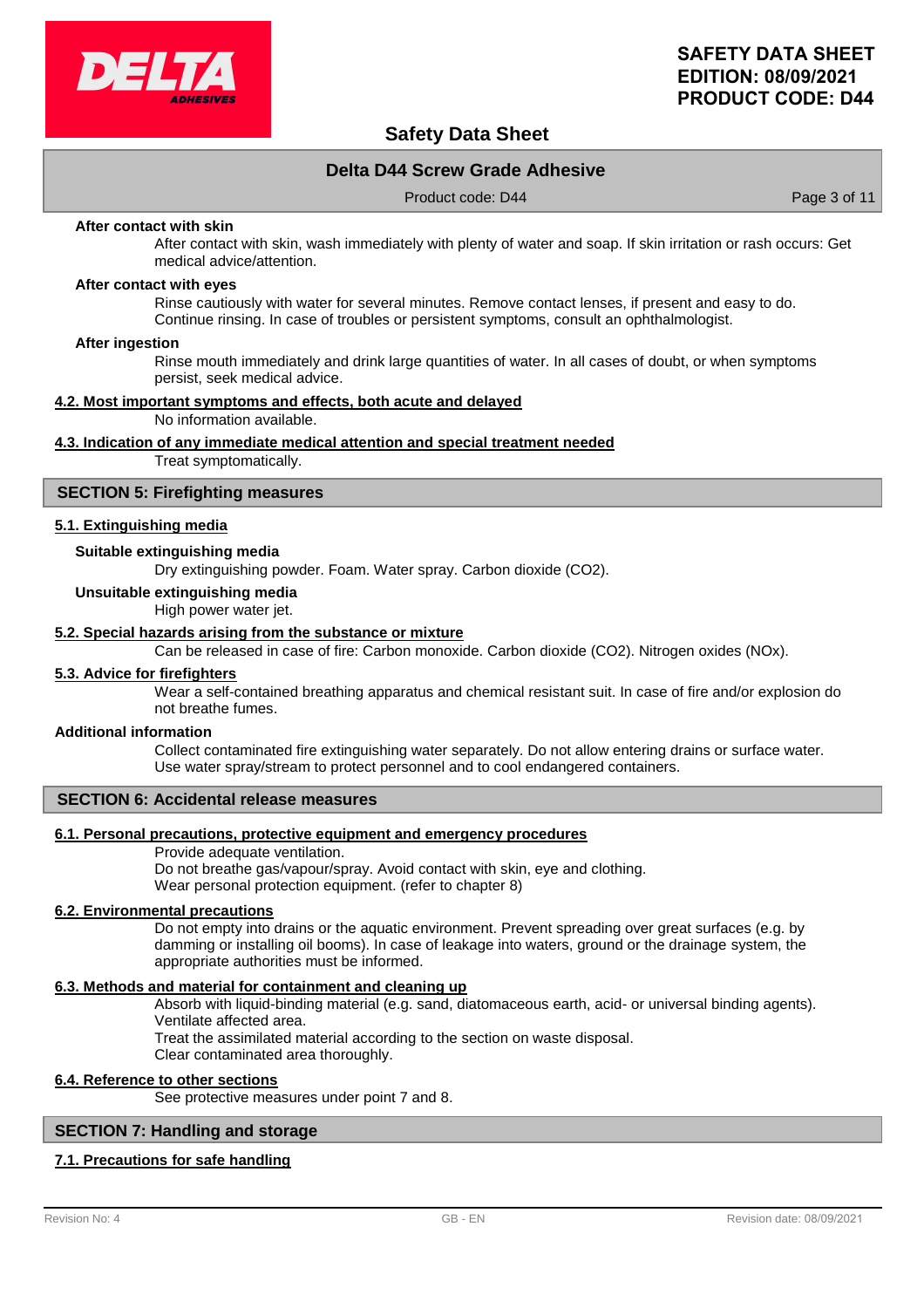

# **Safety Data Sheet**

### **Delta D44 Screw Grade Adhesive**

Product code: D44 Product code: D44 Page 4 of 11

#### **Advice on safe handling**

Provide adequate ventilation. Wear suitable protective clothing. ( Refer to chapter 8. )

#### **Advice on protection against fire and explosion**

In case of fire and/or explosion do not breathe fumes. Usual measures for fire prevention.

#### **Further information on handling**

Do not breathe gas/vapour/spray. Avoid contact with skin, eye and clothing.

#### **7.2. Conditions for safe storage, including any incompatibilities**

#### **Requirements for storage rooms and vessels**

Keep container tightly closed in a cool, well-ventilated place. Keep container dry.

#### **Advice on storage compatibility**

Do not store together with: Radioactive substances. Infectious substances. Organic peroxides. Oxidizing solids. Oxidizing liquids. Pyrophoric liquids and solids. flammable substances. Substances or mixtures which, in contact with water emit flammable gases. Non-combustible toxic substances.

#### **Further information on storage conditions**

Protect against: Light. UV-radiation/sunlight. heat. cooling. moisture.

### **7.3. Specific end use(s)**

No information available.

### **SECTION 8: Exposure controls/personal protection**

### **8.1. Control parameters**

#### **Additional advice on limit values**

To date, no national limit values exist.

### **8.2. Exposure controls**



#### **Appropriate engineering controls**

In case of open handling, use devices with built-in suction where possible. If suction of the immediate vicinity is impossible or insufficient, adequate airing of the working place must be ensured.

#### **Protective and hygiene measures**

Always close containers tightly after the removal of product. Do not eat, drink, smoke or sneeze at the workplace. Wash hands before breaks and at the end of work. Remove contaminated clothing immediatley and dispose off safely. Wash contaminated clothing prior to re-use. Used working clothes should not be used outside the work area. Street clothing should be stored seperately from work clothing.

#### **Eye/face protection**

Suitable eye protection: Tightly sealed safety glasses. DIN EN 166

#### **Hand protection**

Pull-over gloves of rubber. DIN EN 374 Suitable material: (Breakthrough time >= 480 min, penetration time (maximum wearing period): 160 min) CR (polychloroprenes, Chloroprene rubber). (0,5 mm) NBR (Nitrile rubber). (0,35 mm) FKM (fluororubber). (0,4 mm) PVC (Polyvinyl chloride). (0,5 mm) Butyl rubber. (0,5 mm) Before using check leak tightness / impermeability. In case of reutilization, clean gloves before taking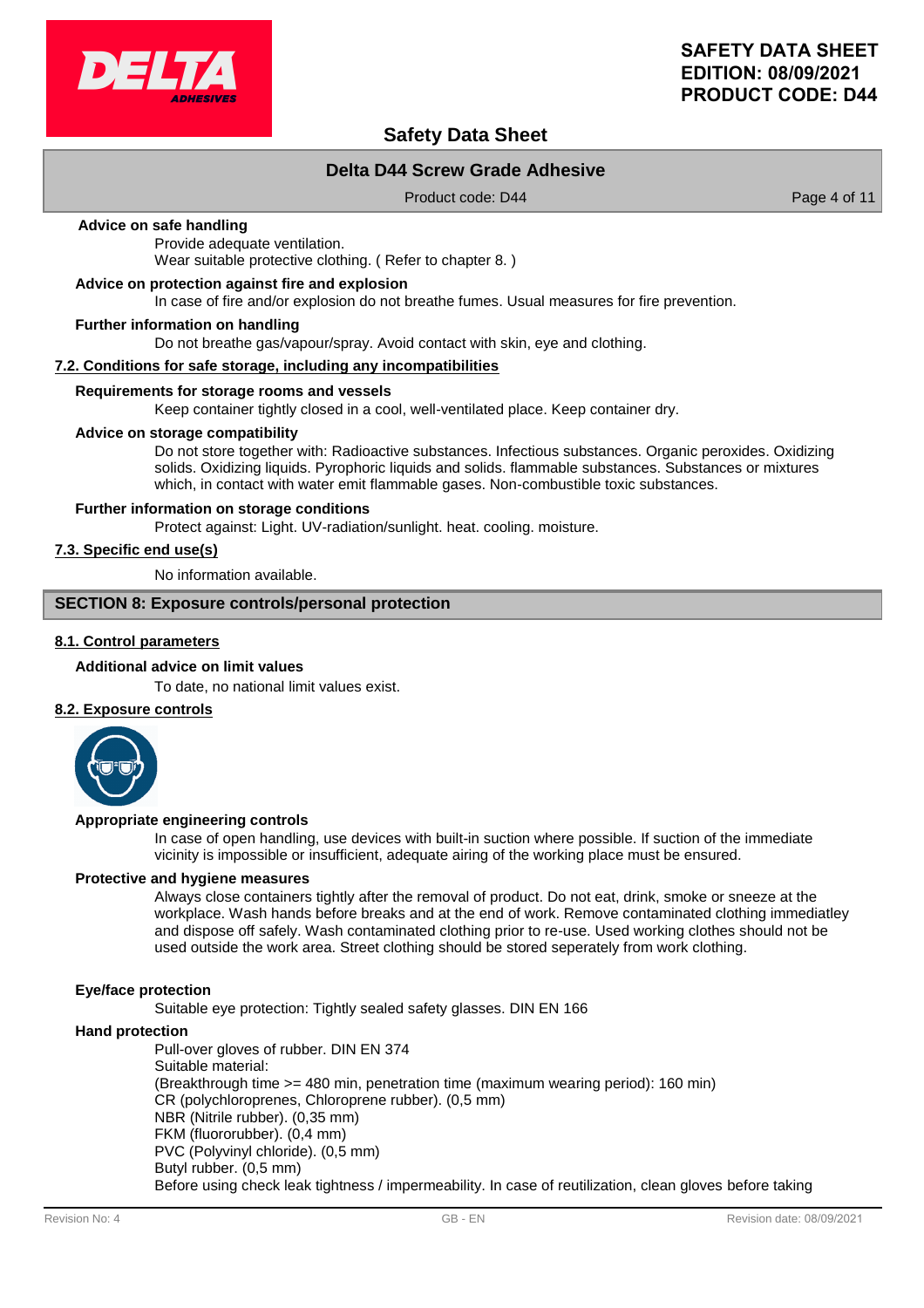

# **Safety Data Sheet**

### **Delta D44 Screw Grade Adhesive**

Product code: D44 Product code: D44 Page 5 of 11

off and store in well-aired place. In the cases of special applications, it is recommended to check the chemical resistance with the manufacturer of the gloves.

#### **Skin protection**

Suitable protection of the body: Lab apron.

### **Respiratory protection**

Respiratory protection required in case of: insufficient ventilation. Generation/formation of aerosols Generation/formation of mist Suitable respiratory protective equipment: Combination filter device (DIN EN 141).. Type : A / P2/P3 The filter class must be suitable for the maximum contaminant concentration (gas/vapour/aerosol/particulates) that may arise when handling the product. If the concentration is exceeded, closed-circuit breathing apparatus must be used!

#### **Environmental exposure controls**

Do not empty into drains or the aquatic environment.

### **SECTION 9: Physical and chemical properties**

#### **9.1. Information on basic physical and chemical properties**

| Physical state: | liauid         |
|-----------------|----------------|
| Colour:         | Purple         |
| Odour:          | characteristic |

|                                          |                                                                                                                            | <b>Test method</b> |
|------------------------------------------|----------------------------------------------------------------------------------------------------------------------------|--------------------|
| pH-Value:                                | not determined                                                                                                             |                    |
| Changes in the physical state            |                                                                                                                            |                    |
| Melting point:                           | not determined                                                                                                             |                    |
| Initial boiling point and boiling range: | not determined                                                                                                             |                    |
| Flash point:                             | not determined                                                                                                             |                    |
| <b>Explosive properties</b><br>none/none |                                                                                                                            |                    |
| Lower explosion limits:                  | not determined                                                                                                             |                    |
| Upper explosion limits:                  | not determined                                                                                                             |                    |
| <b>Oxidizing properties</b><br>none/none |                                                                                                                            |                    |
| Vapour pressure:                         | not determined                                                                                                             |                    |
| Density:                                 | not determined                                                                                                             |                    |
| Viscosity / dynamic:                     | not determined                                                                                                             |                    |
| Solvent content:                         | <2% - Data concerning the Directive<br>1999/13/EC on the limitation of emissions of<br>volatile organic compounds (VOC-RL) |                    |
| 9.2. Other information                   |                                                                                                                            |                    |

No information available.

### **SECTION 10: Stability and reactivity**

### **10.1. Reactivity**

No information available.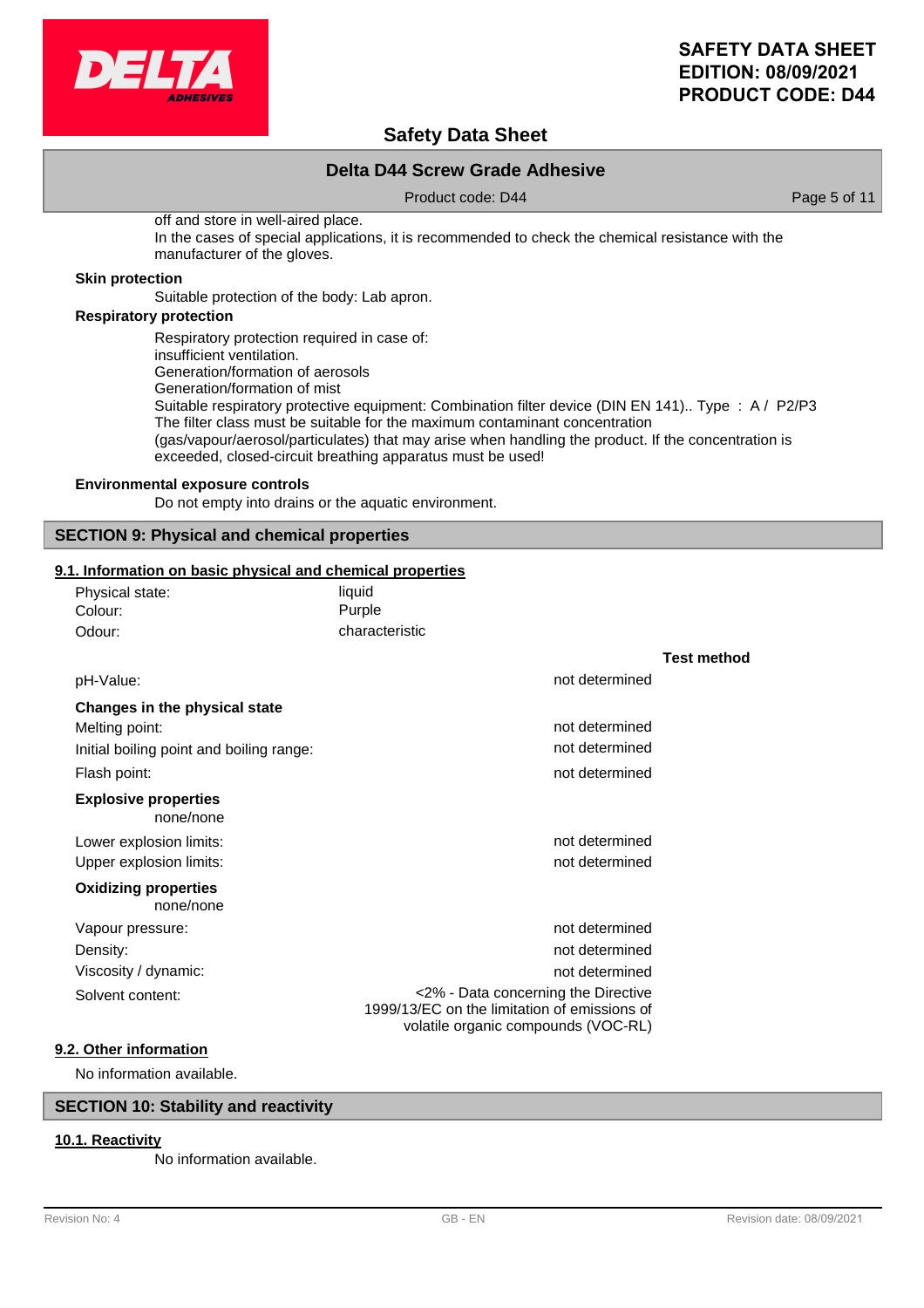

# **Safety Data Sheet**

### **Delta D44 Screw Grade Adhesive**

Product code: D44 Product code: D44 Page 6 of 11

### **10.2. Chemical stability**

Stable under normal storage and handling conditions.

#### **10.3. Possibility of hazardous reactions**

Materials to avoid: Strong acid. Oxidizing agents, strong. Alkalis (alkalis), concentrated.

#### **10.4. Conditions to avoid**

Protect against: Light. UV-radiation/sunlight. heat. cooling. moisture.

#### **10.5. Incompatible materials**

Materials to avoid: Strong acid. Oxidizing agents, strong. Alkalis (alkalis), concentrated.

#### **10.6. Hazardous decomposition products**

Can be released in case of fire: Carbon monoxide. Carbon dioxide (CO2). Nitrogen oxides (NOx).

#### **SECTION 11: Toxicological information**

#### **11.1. Information on toxicological effects**

#### **Toxicocinetics, metabolism and distribution**

No information available.

#### **Acute toxicity**

Based on available data, the classification criteria are not met.

# **Acute toxicity**

| CAS No    | Chemical name                                                   |            |              |         |                      |
|-----------|-----------------------------------------------------------------|------------|--------------|---------|----------------------|
|           | Exposure routes                                                 | Method     | Dose         | Species | Source               |
| 3290-92-4 | propylidynetrimethyl trimethacrylate                            |            |              |         |                      |
|           | oral                                                            | LD50       | >2000 mg/kg  | Rat.    | <b>IECHA Dossier</b> |
|           | dermal                                                          | LD50       | >2000 mg/kg  | Rabbit. | <b>ECHA Dossier</b>  |
| 80-15-9   | cumene hydroperoxide, alpha, alpha-dimethylbenzyl hydroperoxide |            |              |         |                      |
|           | oral                                                            | LD50       | 382 mg/kg    | Rat.    | <b>IIUCLID</b>       |
|           | dermal                                                          | LD50       | 500 mg/kg    | Rat.    | IRTECS               |
|           | inhalative (4 h) vapour                                         | LC50       | $(200)$ mg/l | Mouse.  | IIUCLID              |
|           | inhalative aerosol                                              | <b>ATE</b> | $0.5$ mg/l   |         |                      |
| 114-83-0  | 2'-Phenylacetohydrazide                                         |            |              |         |                      |
|           | oral                                                            | LD50       | $270$ mg/kg  | Mouse.  |                      |
|           |                                                                 |            |              |         |                      |

#### **Irritation and corrosivity**

Causes serious eye irritation.

#### **Sensitising effects**

May cause an allergic skin reaction. (Polyglycol dimethacrylate), (2'-Phenylacetohydrazide)

Respiratory or skin sensitisation:

People who suffer from skins problems, asthma, allergies, chronic or recurring respiratory illnesses must not be deployed in processes, which use this substance.

#### **STOT-single exposure**

May cause respiratory irritation. (2'-Phenylacetohydrazide)

### **Severe effects after repeated or prolonged exposure**

Based on available data, the classification criteria are not met. propylidynetrimethyl trimethacrylate:

Chronic oral toxicity (45d, Rat.) NOAEL = >900 mg/kg(bw)/day; literature infomation: ECHA Dossier

cumene hydroperoxide, alpha,alpha-dimethylbenzyl hydroperoxide: Subchronic inhalative toxicity (Rat.) NOAEC = 31 mg/m3; literature infomation: ECHA Dossier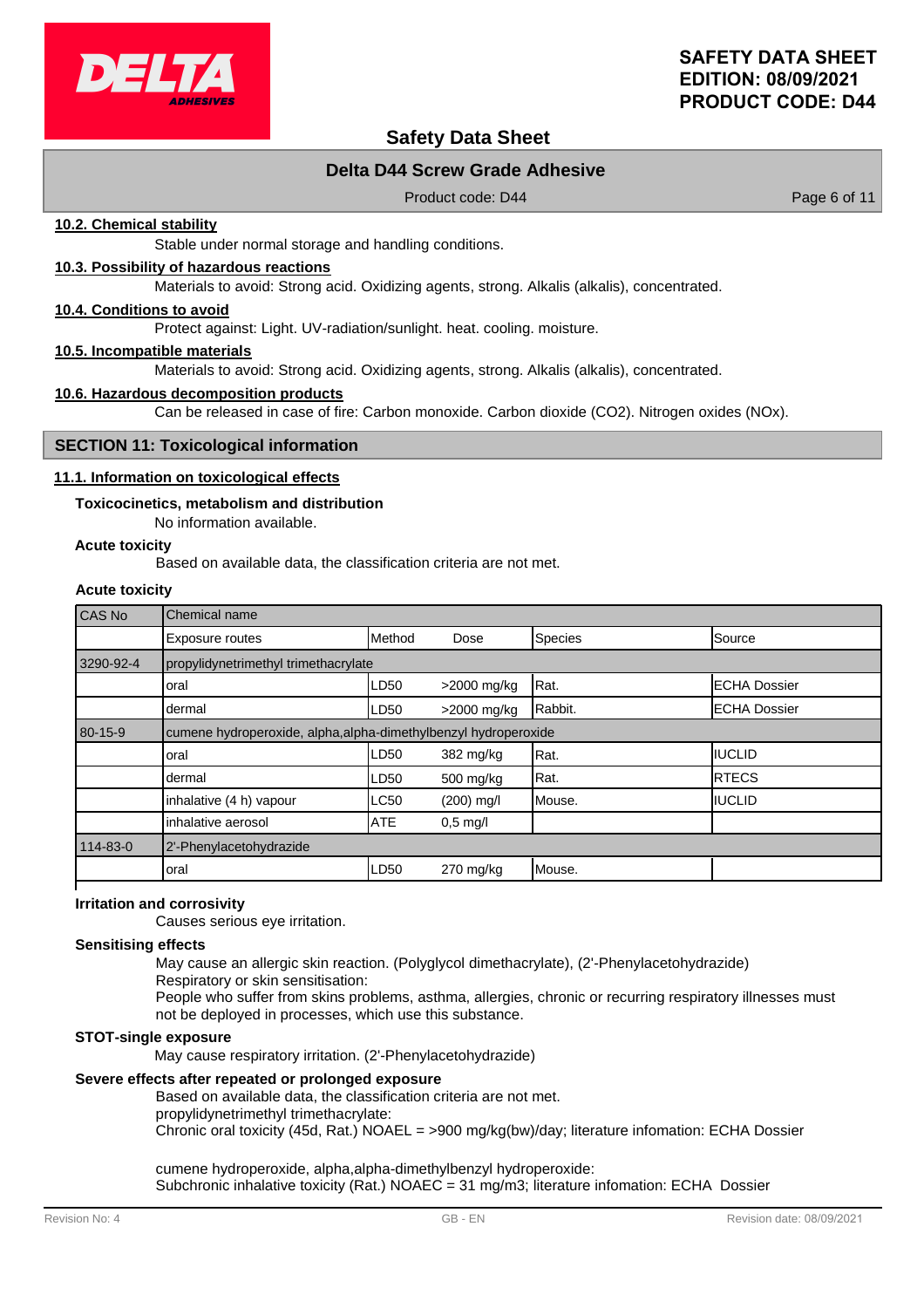

# **Safety Data Sheet**

### **Delta D44 Screw Grade Adhesive**

Product code: D44 Product code: D44 Page 7 of 11

### **Carcinogenic/mutagenic/toxic effects for reproduction**

Based on available data, the classification criteria are not met. propylidynetrimethyl trimethacrylate:

In-vitro mutagenicity:

OECD Guideline 471 (Bacterial Reverse Mutation Assay) = negative. literature infomation: ECHA Dossier OECD Guideline 476 (In vitro Mammalian Cell Gene Mutation Test) = negative. literature infomation: ECHA Dossier

OECD Guideline 473 (In vitro Mammalian Chromosome Aberration Test) = positive (with metabolic activation). = negative (without metabolic activation). literature infomation: ECHA Dossier In-vivo mutagenicity:

OECD Guideline 486 (Unscheduled DNA Synthesis (UDS) Test with Mammalian Liver Cells in vivo) = negative. literature infomation: ECHA Dossier

OECD Guideline 474 (Mammalian Erythrocyte Micronucleus Test) = negative. literature infomation: ECHA Dossier

Reproductive toxicity: (45d, Rat.) NOAEL = >900 mg/kg(bw)/day; literature infomation: ECHA Dossier

cumene hydroperoxide, alpha,alpha-dimethylbenzyl hydroperoxide: In-vitro mutagenicity:OECD Guideline 471 (Bacterial Reverse Mutation Assay) = positive. literature infomation: ECHA Dossier No experimental indications of mutagenicity in-vivo exist. literature infomation: ECHA Dossier

#### **Aspiration hazard**

Based on available data, the classification criteria are not met.

#### **Specific effects in experiment on an animal**

No information available.

#### **SECTION 12: Ecological information**

#### **12.1. Toxicity**

| l CAS No  | Chemical name                                                   |                                                                             |                     |  |                                        |                      |
|-----------|-----------------------------------------------------------------|-----------------------------------------------------------------------------|---------------------|--|----------------------------------------|----------------------|
|           | Aquatic toxicity                                                | Method                                                                      | Dose                |  | [h]   [d] Species                      | Source               |
| 3290-92-4 | propylidynetrimethyl trimethacrylate                            |                                                                             |                     |  |                                        |                      |
|           | Acute fish toxicity                                             | 96 hOncorhynchus mykiss<br><b>LC50</b><br><b>ECHA Dossier</b><br>$2,0$ mg/l |                     |  |                                        |                      |
|           | Acute algae toxicity                                            | ErC <sub>50</sub>                                                           | 3,88 mg/l           |  | 72 hlPseudokirchnerella<br>subcapitata | <b>ECHA Dossier</b>  |
|           | Acute crustacea toxicity                                        | <b>EC50</b>                                                                 | $9,22 \text{ mq/l}$ |  | 48 h Daphnia magna                     | <b>IECHA Dossier</b> |
| 80-15-9   | cumene hydroperoxide, alpha, alpha-dimethylbenzyl hydroperoxide |                                                                             |                     |  |                                        |                      |
|           | Acute fish toxicity                                             | <b>LC50</b>                                                                 | $3,9 \text{ mg/l}$  |  | 96 hOncorhynchus mykiss                | <b>ECHA Dossier</b>  |
|           | Acute algae toxicity                                            | ErC <sub>50</sub>                                                           | $3,1$ mg/l          |  | 72 h Desmodesmus subspicatus           | <b>ECHA Dossier</b>  |
|           | Acute crustacea toxicity                                        | <b>EC50</b>                                                                 | 18,84 mg/l          |  | 48 h Daphnia magna                     | <b>ECHA Dossier</b>  |

#### **12.2. Persistence and degradability**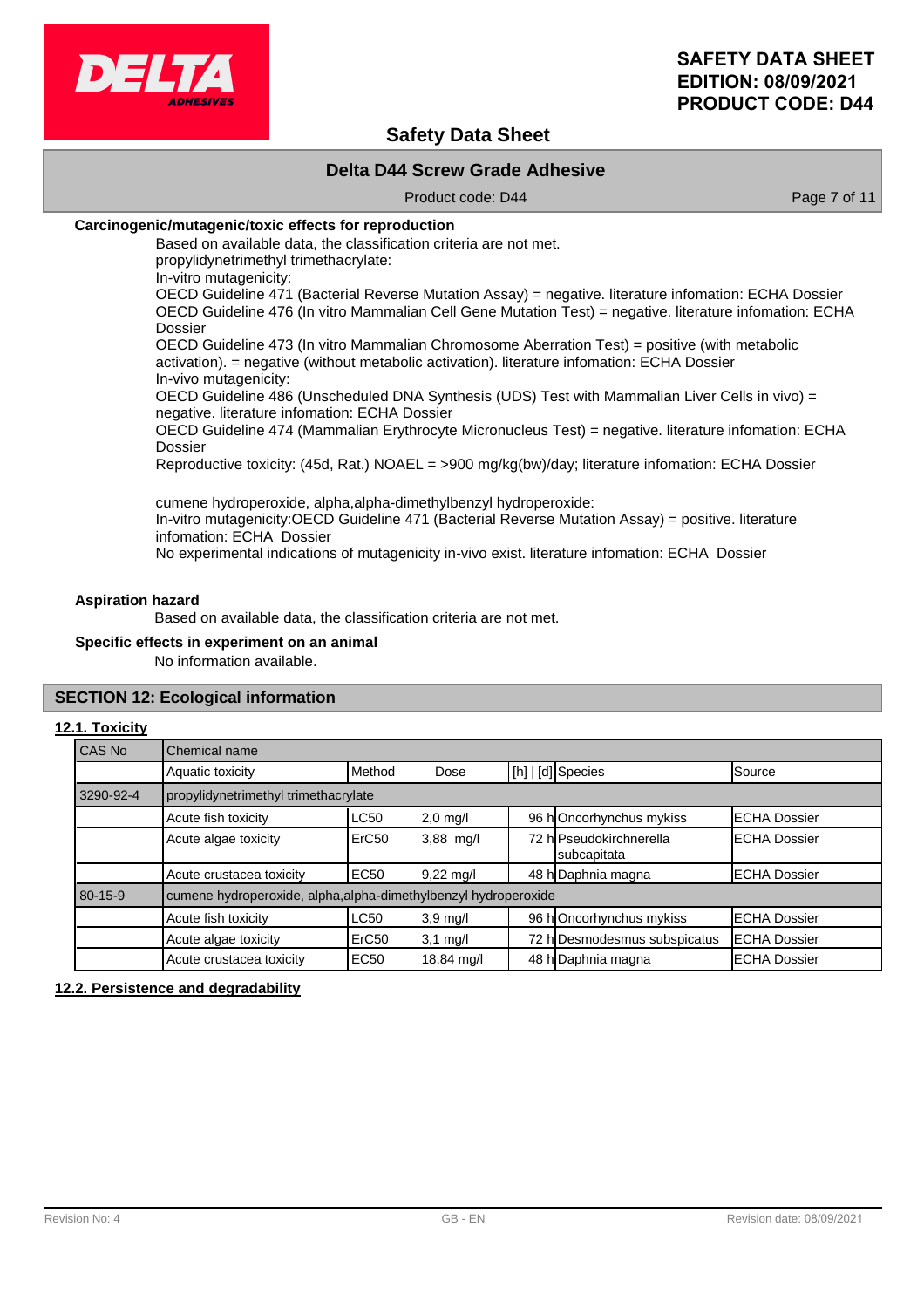

# **Safety Data Sheet**

|           | <b>Delta D44 Screw Grade Adhesive</b>                           |       |    |                      |
|-----------|-----------------------------------------------------------------|-------|----|----------------------|
|           | Product code: D44                                               |       |    | Page 8 of 11         |
| CAS No    | <b>I</b> Chemical name                                          |       |    |                      |
|           | <b>I</b> Method                                                 | Value | d  | Source               |
|           | Evaluation                                                      |       |    |                      |
| 3290-92-4 | propylidynetrimethyl trimethacrylate                            |       |    |                      |
|           | OECD Guideline 301 B                                            | 53%   | 28 | <b>IECHA Dossier</b> |
|           | Product is not easily biodegradable.                            |       |    |                      |
| 80-15-9   | cumene hydroperoxide, alpha, alpha-dimethylbenzyl hydroperoxide |       |    |                      |
|           | OECD 301B / ISO 9439 / EWG 92/69 Anhang V, C.4-C                | 13%   | 28 | <b>IECHA Dossier</b> |
|           | Not easily bio-degradable (according to OECD-criteria).         |       |    |                      |

#### **12.3. Bioaccumulative potential**

#### **Partition coefficient n-octanol/water**

| ICAS No        | <b>IChemical name</b>                                           | Log Pow |
|----------------|-----------------------------------------------------------------|---------|
| 3290-92-4      | propylidynetrimethyl trimethacrylate                            | 3,53    |
| $180 - 15 - 9$ | cumene hydroperoxide, alpha, alpha-dimethylbenzyl hydroperoxide | 2,16    |

#### **12.4. Mobility in soil**

No data available

### **12.5. Results of PBT and vPvB assessment**

No data available

### **12.6. Other adverse effects**

No data available

#### **Further information**

Do not empty into drains or the aquatic environment.

### **SECTION 13: Disposal considerations**

#### **13.1. Waste treatment methods**

#### **Advice on disposal**

Waste disposal according to official state regulations. Consult the local waste disposal expert about waste disposal. Cleaned containers may be recycled.

#### **Waste disposal number of waste from residues/unused products**

080409 WASTES FROM THE MANUFACTURE, FORMULATION, SUPPLY AND USE (MFSU) OF COATINGS (PAINTS, VARNISHES AND VITREOUS ENAMELS), ADHESIVES, SEALANTS AND PRINTING INKS; wastes from MFSU of adhesives and sealants (including waterproofing products); waste adhesives and sealants containing organic solvents or other dangerous substances Classified as hazardous waste.

#### **Waste disposal number of used product**

WASTES FROM THE MANUFACTURE, FORMULATION, SUPPLY AND USE (MFSU) OF COATINGS (PAINTS, VARNISHES AND VITREOUS ENAMELS), ADHESIVES, SEALANTS AND PRINTING INKS; wastes from MFSU of adhesives and sealants (including waterproofing products); waste adhesives and sealants containing organic solvents or other dangerous substances Classified as hazardous waste. 080409

### **Waste disposal number of contaminated packaging**

WASTE PACKAGING; ABSORBENTS, WIPING CLOTHS, FILTER MATERIALS AND PROTECTIVE CLOTHING NOT OTHERWISE SPECIFIED; packaging (including separately collected municipal packaging waste); packaging containing residues of or contaminated by dangerous substances Classified as hazardous waste. 150110

#### **Contaminated packaging**

Handle contaminated packaging in the same way as the substance itself.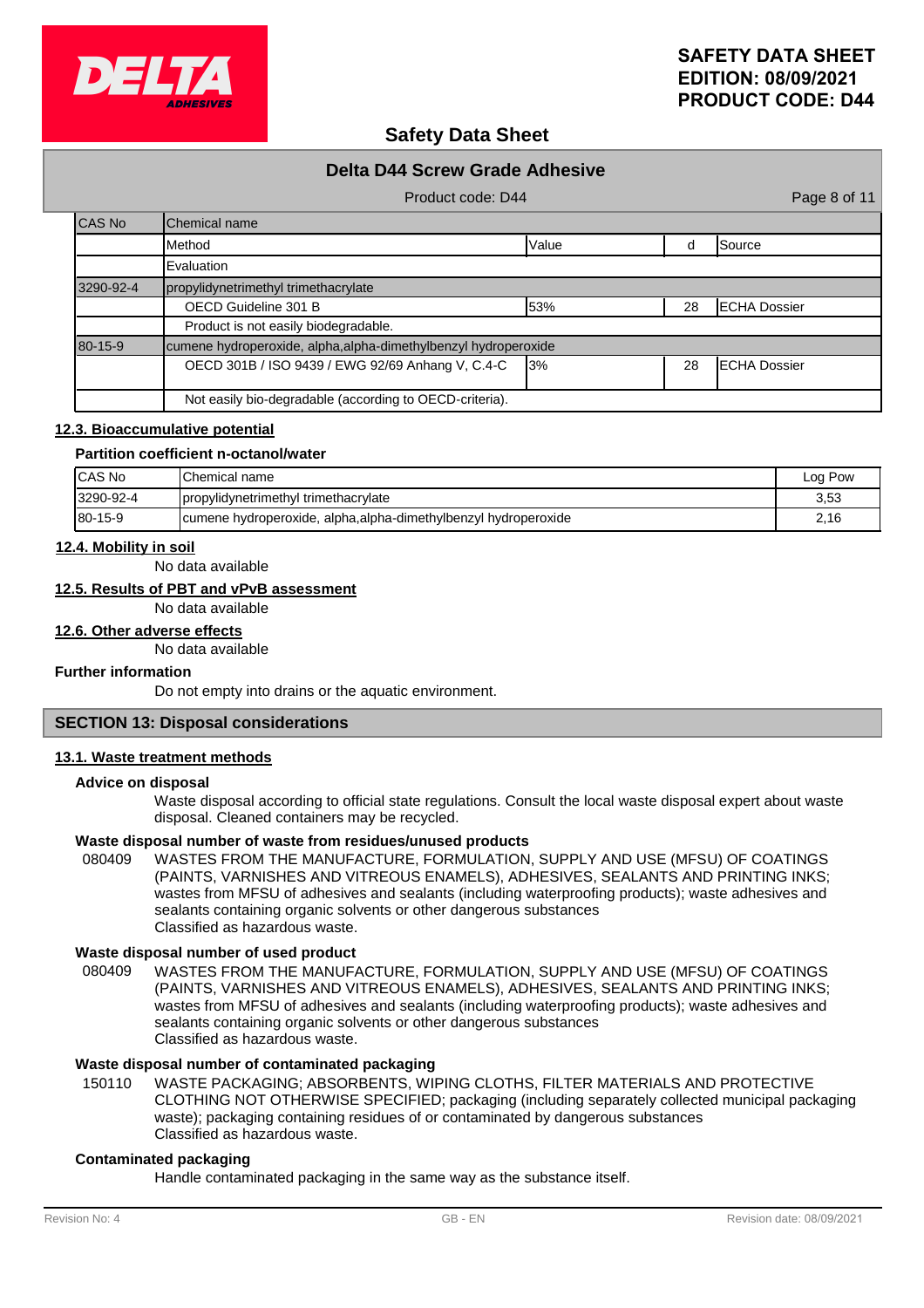

# **Safety Data Sheet**

### **Delta D44 Screw Grade Adhesive**

Product code: D44 Product code: D44 Page 9 of 11

#### **SECTION 14: Transport information**

#### **Land transport (ADR/RID)**

**14.1. UN number:** Not restricted

#### **Other applicable information (land transport)**

Not restricted

#### **Inland waterways transport (ADN)**

**14.1. UN number:** Not restricted

#### Not restricted **Other applicable information (inland waterways transport)**

**Marine transport (IMDG)**

### **14.1. UN number:** Not restricted

Not restricted **Other applicable information (marine transport)**

#### **Air transport (ICAO)**

#### 14.1. UN number: Not restricted

#### Not restricted **Other applicable information (air transport)**

**14.5. Environmental hazards**

ENVIRONMENTALLY HAZARDOUS: no

### **14.6. Special precautions for user**

refer to chapter 6-8

### **14.7. Transport in bulk according to Annex II of MARPOL73/78 and the IBC Code**

irrelevant

### **SECTION 15: Regulatory information**

### **15.1. Safety, health and environmental regulations/legislation specific for the substance or mixture**

#### **EU regulatory information**

1999/13/EC (VOC): <2 %; VOC Directive 2004/42/EC: <20 g/l

#### **Additional information**

The preparation is dangerous in the sense of Directive 1999/45/EC. This preparation is hazardous in the sense of regulation (EC) No 1272/2008 [GHS]. Not subject to regulation 96/82/EC. REACH 1907/2006 Appendix XVII, No 3

#### **National regulatory information**

Employment restrictions: Observe employment restrictions for young people. Water contaminating class (D): 3 - highly water contaminating

#### **15.2. Chemical safety assessment**

Chemical safety assessments for substances in this mixture were not carried out.

#### **SECTION 16: Other information**

#### **Changes**

Rev. 1,00, 23.10.2014, Initial release

### **Abbreviations and acronyms**

ADR: Accord européen sur le transport des marchandises dangereuses par Route (European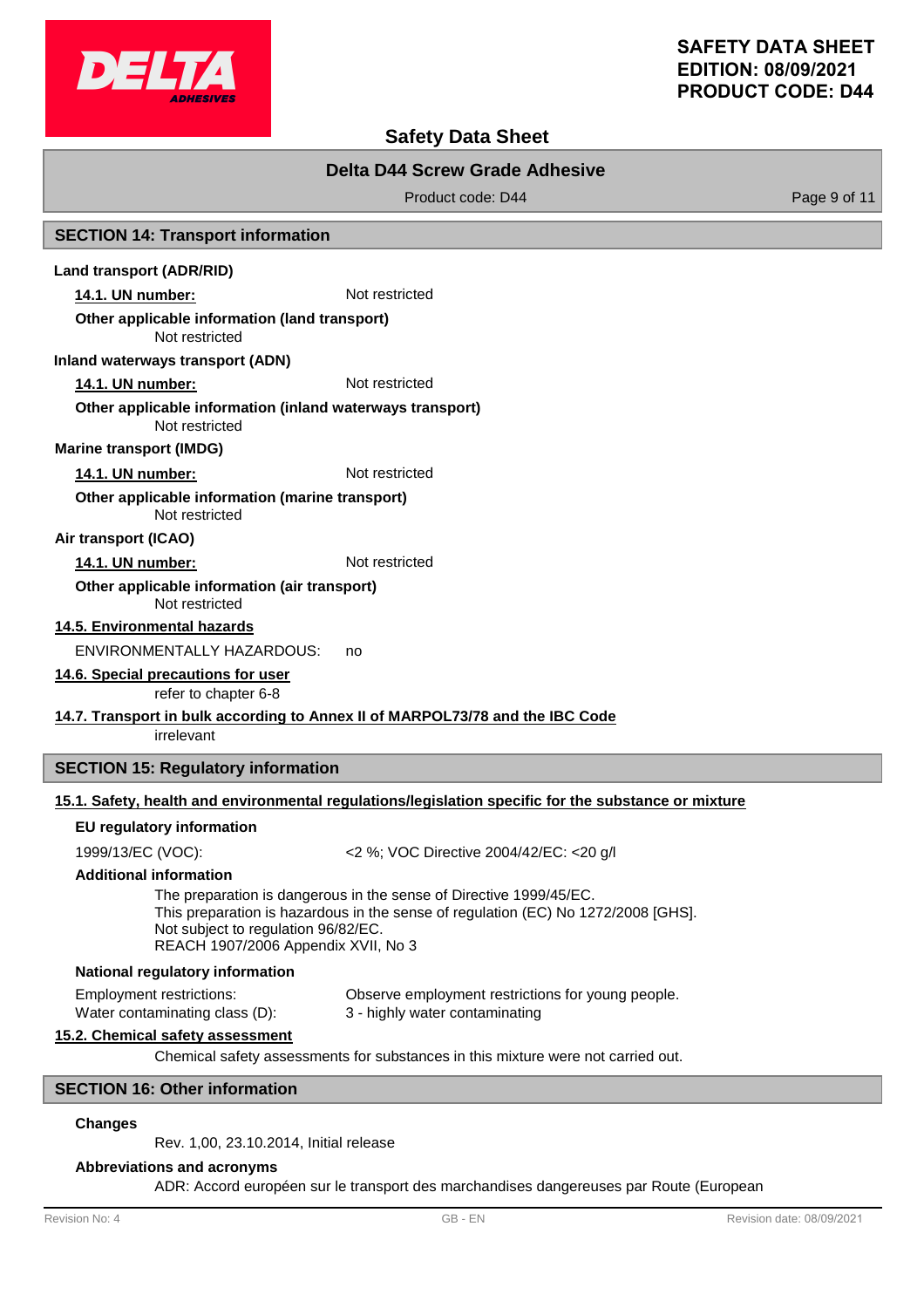

# **Safety Data Sheet**

### **Delta D44 Screw Grade Adhesive**

Product code: D44 Product code: D44 Page 10 of 11

Agreement concerning the

International Carriage of Dangerous Goods by Road)

RID: Règlement international concernant le transport des marchandises dangereuses par chemin de fer (Regulations

Concerning the International Transport of Dangerous Goods by Rail)

IMDG: International Maritime Code for Dangerous Goods

IATA: International Air Transport Association

IATA-DGR: Dangerous Goods Regulations by the "International Air Transport Association" (IATA) ICAO: International Civil Aviation Organization

ICAO-TI: Technical Instructions by the "International Civil Aviation Organization" (ICAO)

GHS: Globally Harmonized System of Classification and Labelling of Chemicals

EINECS: European Inventory of Existing Commercial Chemical Substances

CAS: Chemical Abstracts Service (division of the American Chemical Society)

LC50: Lethal concentration, 50 percent

LD50: Lethal dose, 50 percent

NOAEL: No observed adverse effect level

#### **Full text of R phrases referred to under Sections 2 and 3**

| 07         | May cause fire.                                                                               |
|------------|-----------------------------------------------------------------------------------------------|
| 21/22      | Harmful in contact with skin and if swallowed.                                                |
| 23         | Toxic by inhalation.                                                                          |
| 25         | Toxic if swallowed.                                                                           |
| 34         | Causes burns.                                                                                 |
| 36/37      | Irritating to eyes and respiratory system.                                                    |
| 36/37/38   | Irritating to eyes, respiratory system and skin.                                              |
| 36/38      | Irritating to eyes and skin.                                                                  |
| 43         | May cause sensitisation by skin contact.                                                      |
| 48/20/22   | Harmful: danger of serious damage to health by prolonged exposure through inhalation and if   |
| swallowed. |                                                                                               |
| 51         | Toxic to aquatic organisms.                                                                   |
| 52         | Harmful to aquatic organisms.                                                                 |
| 52/53      | Harmful to aquatic organisms, may cause long-term adverse effects in the aquatic environment. |
| 53         | May cause long-term adverse effects in the aquatic environment.                               |

#### **Full text of H statements referred to under Sections 2 and 3**

- H<sub>242</sub> Heating may cause a fire.
- H301 Toxic if swallowed.
- H302 Harmful if swallowed.
- H312 Harmful in contact with skin.
- H314 Causes severe skin burns and eye damage.
- H315 Causes skin irritation.
- H317 May cause an allergic skin reaction.
- H319 Causes serious eye irritation.<br>
H331 Toxic if inhaled.
- Toxic if inhaled.
- H335 May cause respiratory irritation.
- H373 May cause damage to organs through prolonged or repeated exposure.
- H411 Toxic to aquatic life with long lasting effects.
- H412 Harmful to aquatic life with long lasting effects.

### **Further Information**

The above information describes exclusively the safety requirements of the product and is based on our present-day knowledge. The information is intended to give you advice about the safe handling of the product named in this safety data sheet, for storage, processing, transport and disposal. The information cannot be transferred to other products. In the case of mixing the product with other products or in the case of processing, the information on this safety data sheet is not necessarily valid for the new made-up material.